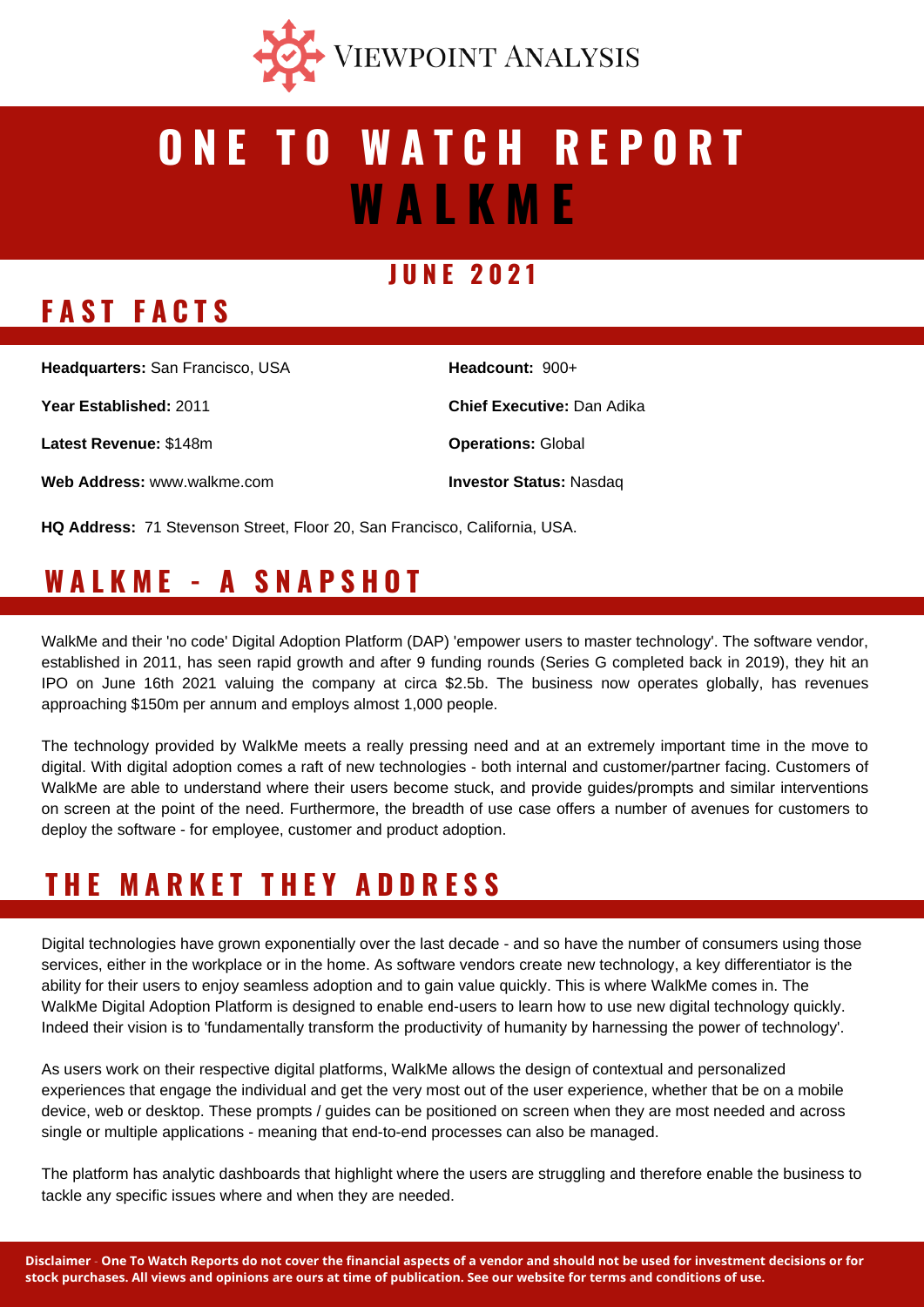# **F O U N D E R S & L E A D E R S H I P T E A M**

WalkMe was founded in 2011 by Dan Adika, Rafael Sweary and Eyal Cohen. The group wanted to create software that enabled users to 'walk' the digital world the way they walked the physical world.

Dan Adika is currently the CEO of the business and Rafael Sweary the President. Since founding the business, they have navigated a number of funding rounds leading up to the IPO (Series A in 2012 through Series G in 2019), as well as various acquisitions and a range of product development initiatives. They have also built the technology to address a number of different customer demands and thereby increased the range of services which they offer.

WalkMe are building a strong leadership team of experienced heads in order to take the business forward. A critical person in any new IPO is the CFO and WalkMe recently installed a nearly 30-year veteran (Andrew Casey) in the role. Andrew comes from ServiceNow, one of the bright-lights of the tech-industry. Other recent hires include Simon Blunn (ex DataRobot & Qlik) to lead EMEA and Sandie Overtveld (ex Zendesk and Microsoft) to lead APAC, two examples of how WalkMe are driving international expansion.

#### **H O W D I D T H E Y G E T H E R E ?**

The company has grown significantly in just a few short years. The timeline looks as follows:

- 2011 Company founded.
- 2012 First product released & Series A and B funding rounds.
- 2013 \$1m in ARR (annual recurring revenues).
- 2015 Series D funding round.
- 2017 Acquisition of Jaco and Abbi.
- 2018 Acquisition of DeepUI.ai & Series F funding round.
- 2019 Series G Funding valuing the firm at \$1.9b (Unicorn-status)
- 2021 Acquisition of Zest. IPO on the Nasdaq.

## **I N V E S T O R S & P A R T N E R S**

WalkMe have gone through a number of rounds of funding and over the series preceding the IPO they received a total of \$308m. The latest round was led by Vitruvian Partners. Other key investors during those rounds included Insight Partners and Singapore's EDBI, Greenspring Associates, Scale Ventures, Mangrove, and Gemini. The company listed on the Nasdaq in mid-June 2021 in a major development step only 10 years after it was founded.

The company have strong partnerships with the Systems Integrator community with the likes of Deloitte, Accenture, Cognizant and PwC as core partners. They also have relationships with some of the very largest software businesses such as Salesforce, ServiceNow, Microsoft and SAP.

Viewpoint Analysis Ltd, 3rd Floor, 23 Park Square South, Leeds, LS1 2ND, United Kingdom

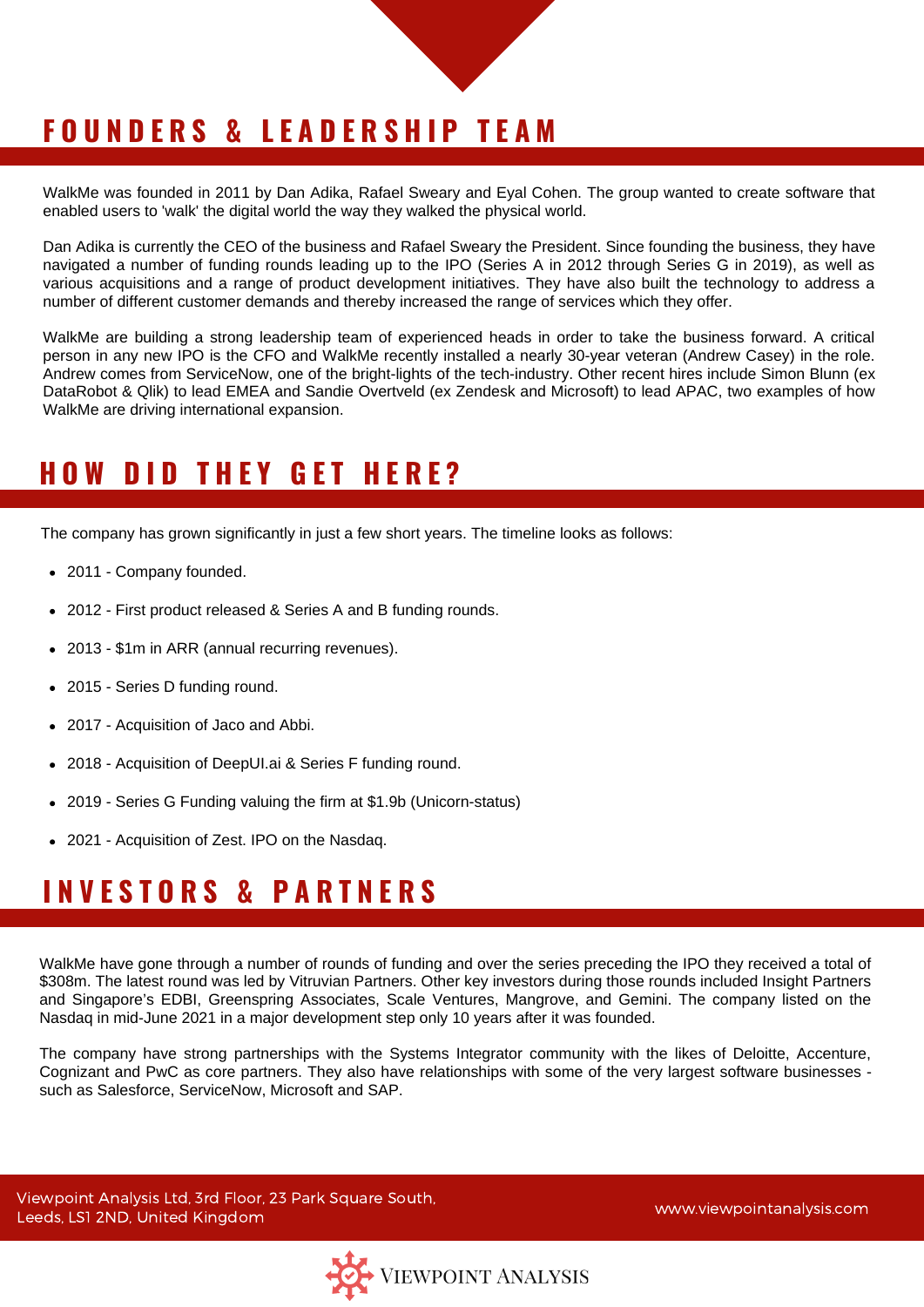### **C U S T O M E R S**

The company claim to have around 2,000 customers across the globe including almost a third of the Fortune 500 list. Indeed the list of logos on the company website is extremely impressive, ranging from Walgreens and Microsoft to Roche and PWC. Interestingly, the use cases can be quite varied and the technology is used in many different ways to support the needs of the customer. For example:

- Hitachi Ventara purchased the WalkMe solution to help their sales team to use internal software applications (e.g. Salesforce) in a more effective way and to streamline and standardize training on those systems.
- The Hershey Company deployed WalkMe to sit alongside a major HR deployment of SuccessFactors. The on-screen guides helped employees to walk through how to complete key processes.
- HP deployed the solution to reduce customer ramp-up time. By deploying WalkMe it helps the customer to deploy the technology quicker and their ability to use the product more efficiently with less HP employee investment.

#### **W H Y T H E Y A R E ' O N E T O W A T C H '**

Viewpoint Analysis believe that WalkMe are **'One to Watch'** for the following reasons:

- As the world moves into the digital era, it is absolutely fundamental that users are brought along with the change. Deployment of new software technology is clearly important - but if users struggle and are not able to complete the appropriate tasks, confidence is lost and adoption rates decline. WalkMe's technology directly addresses this issue and helps the users when they need it most.
- We like the visibility that the platform offers relating to where and when issues occur. By highlighting where users become stuck, the analytics technology in WalkMe can quickly highlight issues that may otherwise severely impact user adoption.
- Employees all across the globe are being driven to be more agile and flexible. They need to pick-up new skills and new systems quickly as they perform multiple roles within their business. Furthermore, the average person now has various (and often very different) roles as they progress through their career. The WalkMe software can have a real impact upon these challenges and ensure that when a new employee or someone unfamiliar with a system needs access - they can be guided as they use it.
- The software can be deployed in various different ways to tackle any number of different customer challenges. For example, it can help to direct end-customers just as easily as it can be used to onboard new employees. This flexibility should prove to be very helpful across different project requirements.
- The IPO should bring more awareness of the company, brand and technology as well as additional investment to grow the business still further.
- The opportunity to deploy the software outside of the B2B space to B2C (e.g. helping consumers with new technology or citizens with requirements from their governments) will potentially bring a new area of growth.